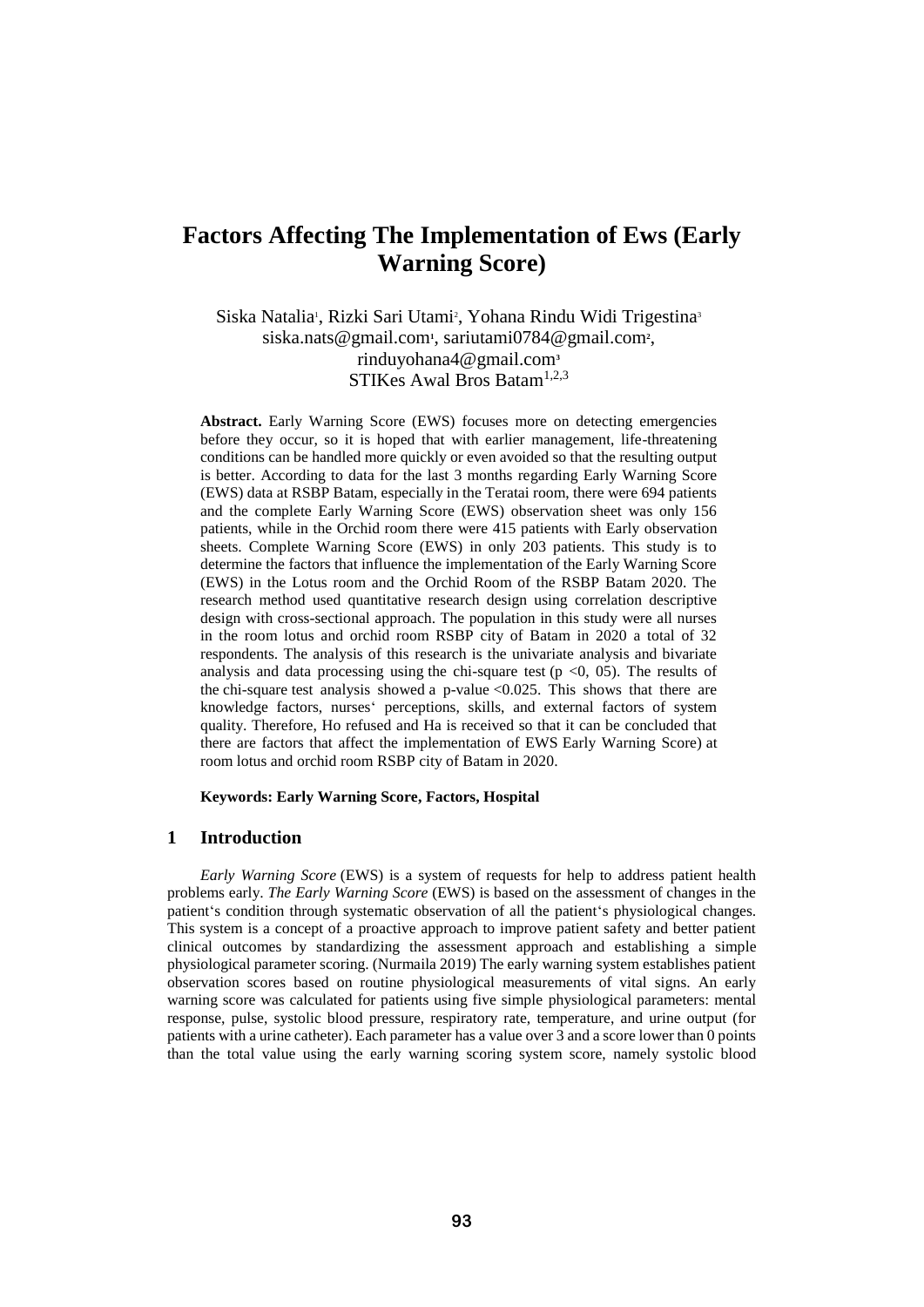pressure, body temperature, heart rate, respiratory rate, level of awareness, blood oxygen saturation. (Daphne 2015).

*Early Warning Score* (EWS) has been widely implemented by several hospitals in Indonesia, especially since the Hospital Accreditation Commission in Indonesia (KARs) established EWS in the National Accreditation Standard known as SNARS Edition 1 of 2017. The explanation of EWS is listed in Patient-Focused Service Standards: Chapter 4 Patient Service and Care (PAP) 3.1 on Detecting (recognizing) Changing Patient Conditions. The EWS system allocates points in a weighted manner based on the disturbance of a predetermined set of vital signs from an arbitrarily agreed "normal" range. An *early warning scoring system* (EWSS) was introduced by Morgan, *et al.*, (1997) as a simple tool that ward staff can apply to identify patients with a critical illness. In 2012, the Royal College of Physicians conducted an evaluation and standardization of the EWSS. It became known as the *National Early Warning Score* (NEWS).

Hospitals in Indonesia that have implemented and implemented this *Early Warning Score* (EWS) are Siloam Hospitals. Siloam Hospitals Group or Siloam Hospitals received awards at the 2014 Patient Safety Awards at the fourth international congress regarding patient safety in Kolkata, India, 5 to 6 September 2014. (Dian Indriani Hidayat 2020)

Based on the results of previous research conducted by Putra et al (2019) with the title "Knowledge of Nurses in Implementing Early Warning Scoring in the Nursing Room at RSUD Dr. Soedirman Kebumen", the results of nurses' knowledge about EWS were good (35.9%), most of the education was a nurse. D3 (61.5%), attended BTCLS training (87.1%), working duration was less than 5 years (48.7%).

*Early Warning Score* is a standard national accreditation Hospital (SNARS), and therefore the health workers, especially nurses have to master the application of the concept of *Early Warning Score* (EWS) well. Currently, the Batam Government Agency Hospital has implemented this system but it is not optimal. According to the results of interviews from several nurses, they are aware of the importance of this EWS but because of the large number of patients and the organizational structure that is still not focused on, it makes the nurses not have time to fill out this EWS observation sheet. (RSBP Batam, 2020).

Based on the data obtained, only 1 person has just attended training on EWS (*Early Warning Score)*, namely the Head of the PIE RSBP Batam Room, but for the nurse implementing the EWS (*Early Warning Score)* this has been socialized, based on data according to education in the lotus room of professional education Nurse 3 people (0.15%), Bachelor of nursing 1 person (0.05%), and D3 education 15 people (0.75%) while in the orchid room nurse professional education 1 person (0.07%), Bachelor of nursing 1 person (0.07%), and 11 people with D3 education  $(0.84\%)$ , and based on the length of time working in the lotus room  $> 5$  years as many as 18 people  $(0.94\%)$ , and  $\lt 5$  years as many as 1 person  $(0, 05\%)$ , while in the orchid room> 5 years there were 11 people (0.84%), and <5 years there were 2 people (0.15%).

According to the last 3 months of data regarding the *Early Warning Score* (EWS) data at RSBP Batam, especially in the Teratai room, there were 694 patients and the complete *Early Warning Score* (EWS) observation sheet was only 156 patients, while in the Orchid room there were 415 patients with the *Early* observation sheet. Complete *Warning Score* (EWS) in only 203 patients.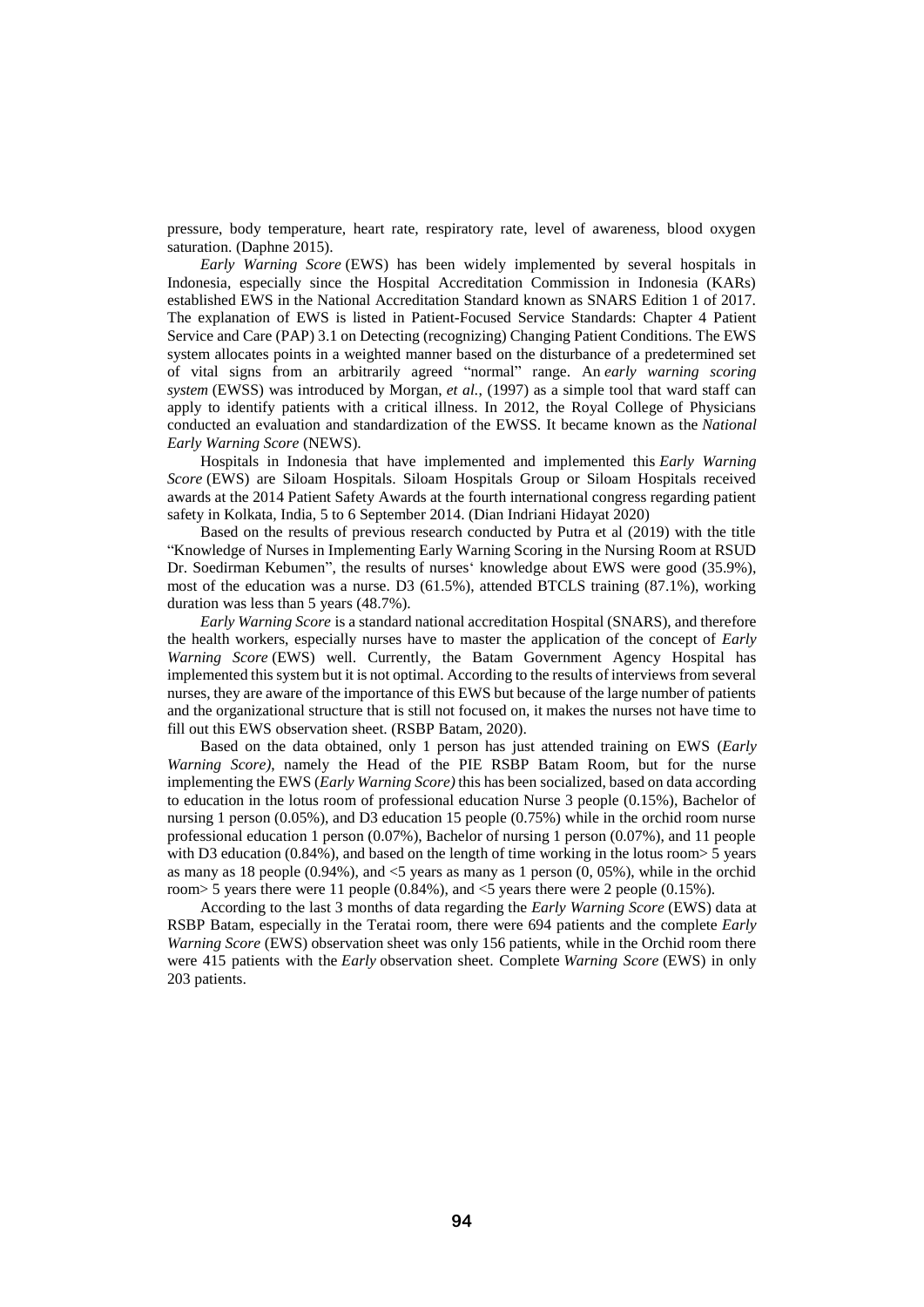# **2 Methods**

This research was conducted with a correlational quantitative design. The independent variable in this study is a factor internal: knowledge, skills, and perception of nurses, and external factors: quality system and the quality of the information in the room and the dependent variable of this research is the application of the *Early Warning Score* (EWS). This research will be conducted in January 2021. This research will be conducted in the Lotus room and Orchid room RSBP by distributing questionnaires to nurses in the lotus room and orchid room, with a population of 3 2 respondents. Univariate analysis using frequency distribution tables and bivariate analysis using the chi-square test.

# **3 Results and Discussion**

#### **3.1 Univariate Analysis**

a. Nurse Knowledge Level About Implementation of *Early Warning Score* in Lotus Room and Orchid Room, Batam City Hospital

| <b>Table 1.</b> Frequency Distribution of Nurses' Knowledge Level About <i>Early Warning Score</i> in the |  |  |
|-----------------------------------------------------------------------------------------------------------|--|--|
| Lotus Room and Orchid Room at RSBP Batam City                                                             |  |  |

| Knowledge Level | <b>Frequency</b> (n) | Percentage $(\% )$ |
|-----------------|----------------------|--------------------|
| Low             | 19                   | 59.4               |
| High            | 13                   | 40.6               |
| <b>Total</b>    | 32                   | <b>100</b>         |

According to the table 1 note that the average level of knowledge of nurses about the implementation of Early Warning Score is low that as many as 19 respondents (59,4%).

b. Perceptions of Nurses About Implementation of *Early Warning Score* in Lotus Room and Orchid Room, Batam City Hospital

| <b>Nurse Perceptions</b> |    | Frequency (n) Percentage $(\% )$ |
|--------------------------|----|----------------------------------|
| Good                     |    | 53.1                             |
| Not good                 | 15 | 46.9                             |
| Total                    | 32 | 100                              |

**Table 2.** Frequency Distribution of Nurses' Perceptions About *Early Warning Score* in Lotus Room and Orchid Room, Batam City Hospital

According to the table 2 note that the average perception of nurses regarding the implementation of Early Warning Score well as many as 17 respondents (53, 1%).

c. Nursing Skills About Implementation of *Early Warning Score* in Lotus Room and Orchid Room, Batam City Hospital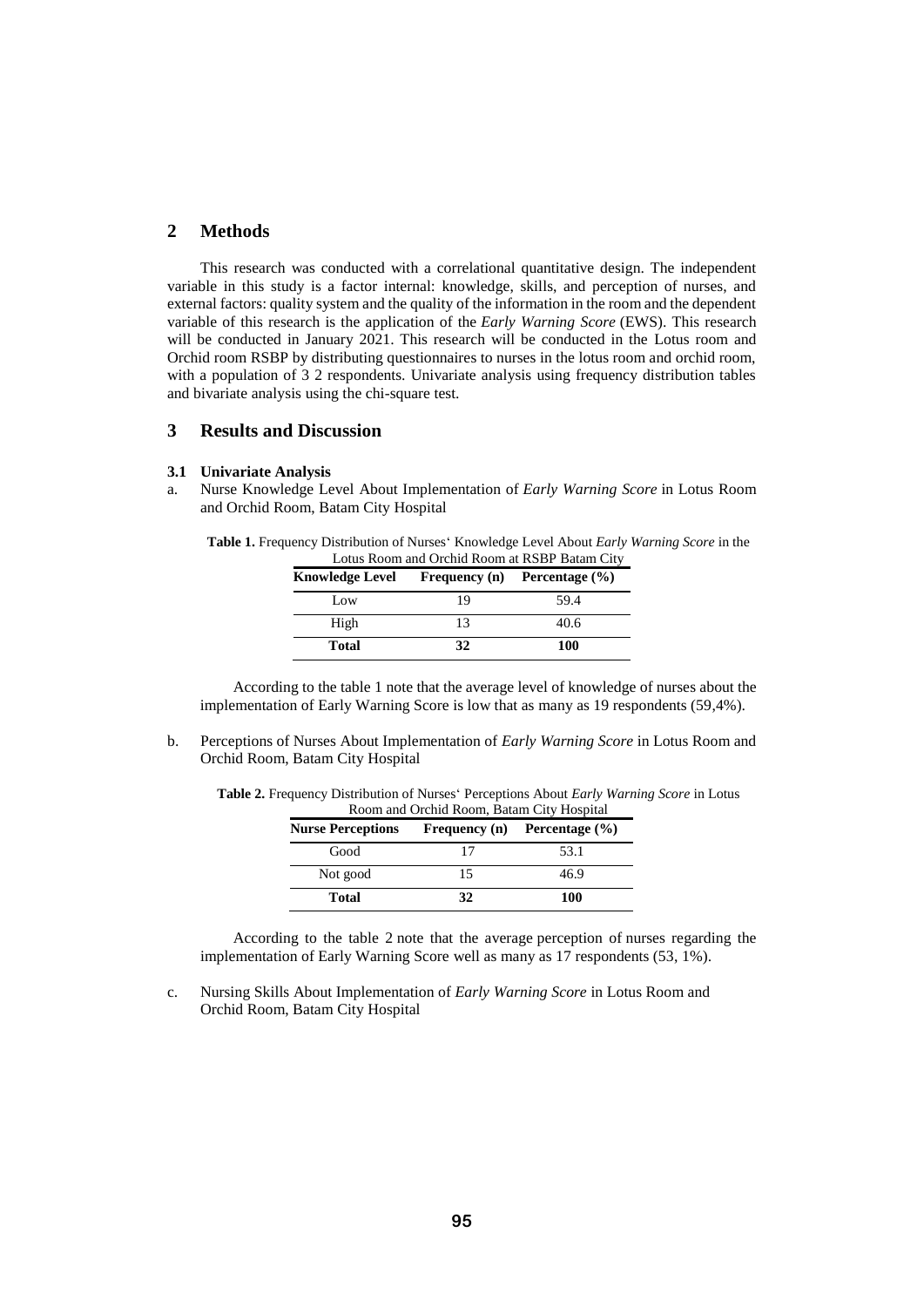| <b>Nurse</b><br><b>Skills</b> | Frequency (n) | Percentage (<br>$\%$ |
|-------------------------------|---------------|----------------------|
| Good                          | 15            | 46.9                 |
| Not good                      | 17            | 53.1                 |
| <b>Total</b>                  | 32            | 100                  |

**Table 3** Frequency Distribution of Nurse Skills About the Implementation of *Early Warning Score* in the Lotus Room and Orchid Room of the RSBP Batam City

According to the table 3 note that the average skills of nurses on the implementation of Early Warning Score is not good, that as much as 17 respondents (53,1%).

d. Implementation of *Early Warning Score* in Lotus Room and Orchid Room at RSBP Kota Batam.

| <b>Table 4.</b> Frequency Distribution of <i>Early Warning Score</i> Implementation in Lotus Room |                                      |  |  |  |
|---------------------------------------------------------------------------------------------------|--------------------------------------|--|--|--|
|                                                                                                   | and Orchid Room, Batam City Hospital |  |  |  |

| <b>Application</b><br>of the EWS | Frequency (n) | Percentage $(\% )$ |
|----------------------------------|---------------|--------------------|
| Done                             | 10            | 31.3               |
| Are not done                     | 22            | 68.8               |
| Total                            | 32            | 100                |

Based on table 4, it is known that the average nurse in the lotus room and orchid room did not fill in the EWS observation sheet as many as 22 respondents (68,8%).

e. External Factors of Implementation of *Early Warning Score* in Lotus Room and Orchid Room of RSBP Batam City

| Table 5. Frequency Distribution of External Factors Implementation of <i>Early Warning Score</i> in |  |
|-----------------------------------------------------------------------------------------------------|--|
| Lotus Room and Orchid Room at RSBP Batam City                                                       |  |

| <b>External Factors</b>   | Frequency (n) | Percentage $(\% )$ |
|---------------------------|---------------|--------------------|
| 1. System Quality         |               |                    |
| Good                      | 26            | 81.3               |
| Not good                  | 6             | 18.8               |
| 2. Quality of Information |               |                    |
| Good                      | 30            | 93.8               |
| Not good                  | 2             | 6.3                |
| <b>Total</b>              | 32            | <b>100</b>         |

According to the table 5 note that the implementation of EWS in quality system runs fine in the amount of (81,3%), and quality of information (93.8%).

#### **3.2 Bivariate Analysis**

Bivariate analysis was carried out using chi-square to determine the factors of knowledge, perception, skills, system quality, and information quality on the application of the EWS. With the normality test using *Kolmogorov-Smirnov* with the results of all factors distributed normally (> 0,05) and then the chi-square test was carried out using SPSS statistical software.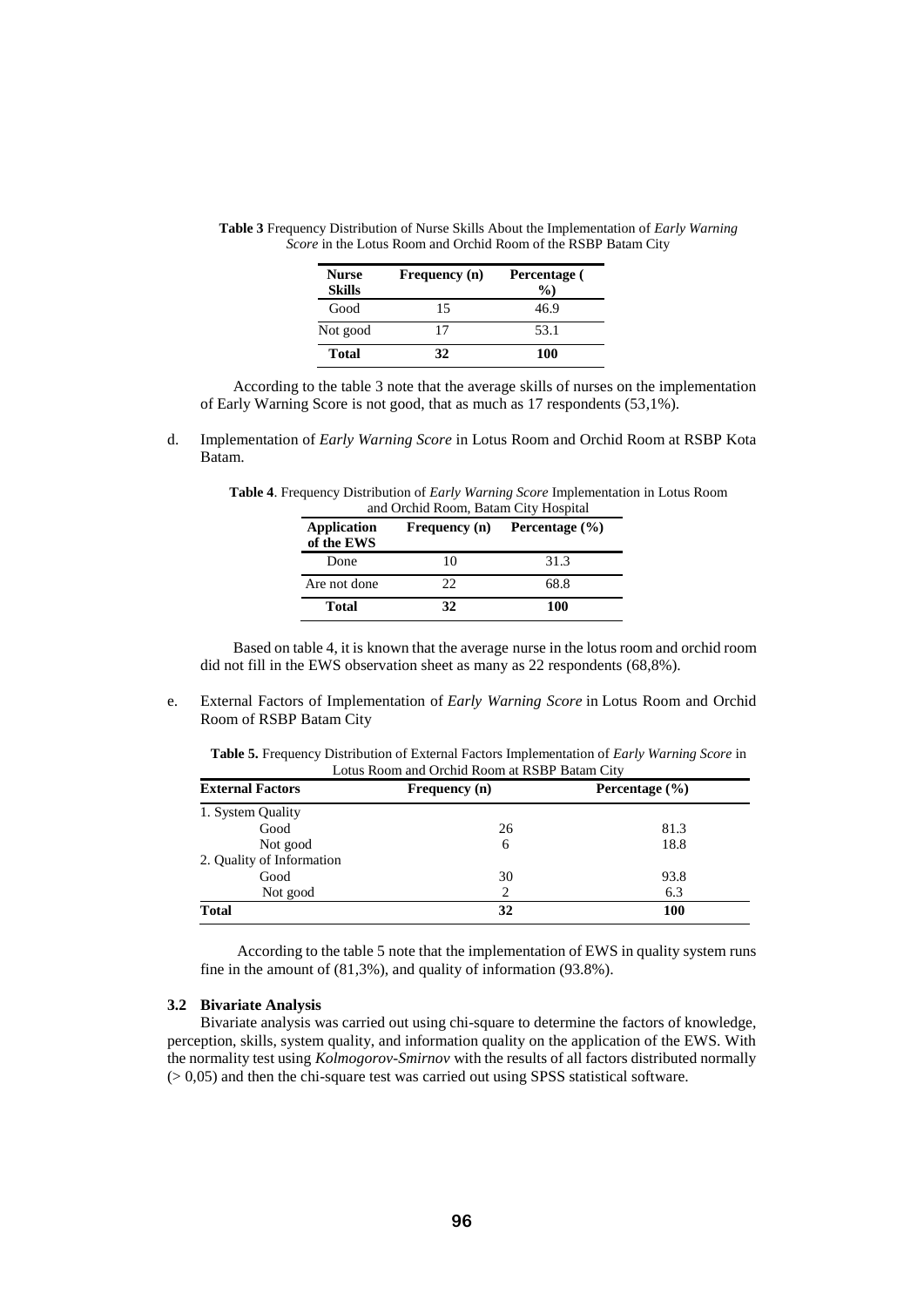a. The Nurse's Knowledge Factor Towards the Implementation of *Early Warning Score* in the Lotus Room and the Orchid Room of the RSBP Batam City.

| Table 6. Analysis of the knowledge factor on the Implementation of the <i>Early Warning Score</i> in |  |
|------------------------------------------------------------------------------------------------------|--|
| the Lotus Room and the Orchid Room at the RSBP Batam City                                            |  |

| <b>Knowledge Level</b> | <b>Application of the EWS</b> |      |              |               |       |
|------------------------|-------------------------------|------|--------------|---------------|-------|
|                        |                               | Done | Are not done |               |       |
|                        | N                             | $\%$ | n            | $\frac{6}{9}$ | 0.000 |
| Low                    |                               |      | 20           | 90.9          |       |
| High                   | 10                            | 100  | ∍            | 9,1           |       |
| <b>Total</b>           | 10                            | 100  | 22           | 100           |       |

According to the table 6 is known that nurses who have little knowledge and do not perform well EWS implementation of 20 respondents (90,9%). The results of the chi square test obtained a *p-value of* 0.000 (p <0,05) which means that there is a factor of knowledge of nurses on the application of EWS.

b. Nursing Skills Factors Toward Implementation of *Early Warning Score* in Lotus Room and Orchid Room RSBP Batam City

| <b>Table 7.</b> Analysis of Nurse Skills Factors on the Implementation of <i>Early Warning Score</i> in the |  |
|-------------------------------------------------------------------------------------------------------------|--|
| Lotus Room and Orchid Room at RSBP Batam City                                                               |  |

| <b>Nurse</b>  |    | <b>Application of the EWS</b> |    |               |       |  |  |
|---------------|----|-------------------------------|----|---------------|-------|--|--|
| <b>Skills</b> |    | Are not done<br>Done          |    |               |       |  |  |
|               | N  | $\frac{0}{0}$                 | n  | $\frac{0}{0}$ | 0.003 |  |  |
| Good          | 2  | 15.4                          | 13 | 68.4          |       |  |  |
| Not good      | 11 | 84.6                          | 6  | 31.6          |       |  |  |
| <b>Total</b>  | 12 | 100                           | 19 | 100           |       |  |  |

According to the table 7 known that nurses who have the skills are not good at doing the implementation of EWS as much as 11 respondents (84,6%). The results of the chi square test obtained a *p-value of* 0.003 (p <0,05) which means that there is a factor of nurse skills towards the application of EWS.

c. Perception Factors of Nurses Toward Implementation of *Early Warning Score* in Lotus Room and Orchid Room of RSBP Batam City

| Score in the Lotus Room and Orchid Room of the Batam City Hospital RSBP |  |                               |              |      |       |  |  |
|-------------------------------------------------------------------------|--|-------------------------------|--------------|------|-------|--|--|
| <b>Nurse Perceptions</b>                                                |  | <b>Application of the EWS</b> |              |      |       |  |  |
|                                                                         |  | Done                          | Are not done |      |       |  |  |
|                                                                         |  | $\frac{6}{9}$                 | n            | $\%$ |       |  |  |
| Good                                                                    |  | 80.0                          |              | 27.3 | 0.005 |  |  |
| Not good                                                                |  | 20.0                          | I O          | 72.7 |       |  |  |

**Table 8.** Analysis of the Nurse's Perception Factors on the Implementation of *Early Warning Score* in the Lotus Room and Orchid Room of the Batam City Hospital RSBP

**Total** 10 100 22 100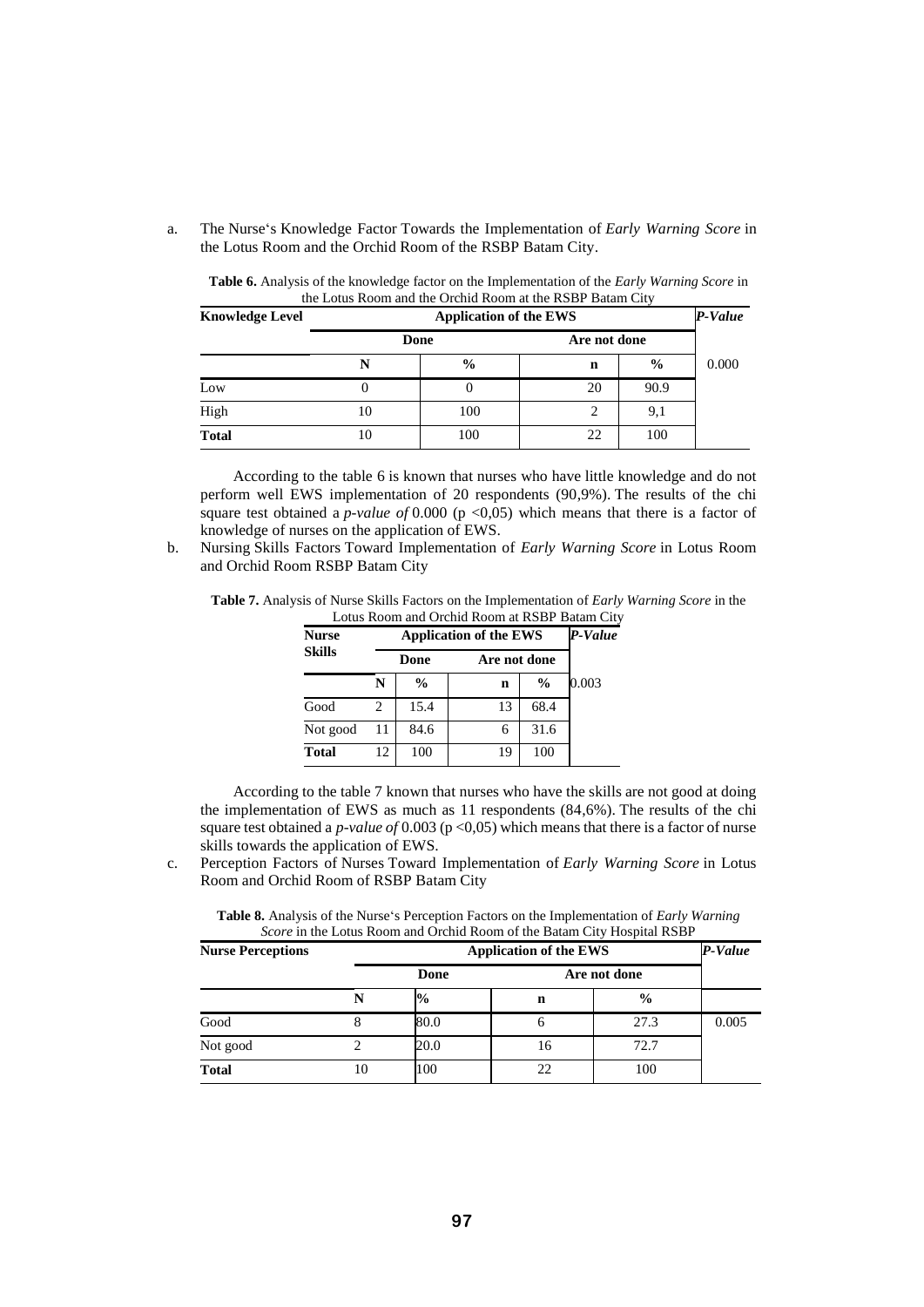According to the table 8 known that nurses have a good perception of dani did the application of EWS as many as 16 respondents (72.7%). The results of the chi square test obtained a *p-value of* 0.005 ( $p < 0.05$ ), which means that there is a factor of the nurse's perception of the application of EWS.

d. External Factors of System Quality on the Implementation of *Early Warning Score* in the Lotus Room and Orchid Room of the RSBP Batam City

| <b>System Quality</b> |                      | P-Value       |    |               |       |
|-----------------------|----------------------|---------------|----|---------------|-------|
|                       | Are not done<br>Done |               |    |               |       |
|                       | n                    | $\frac{0}{0}$ | n  | $\frac{6}{6}$ |       |
| Good                  | 13                   | 100           | 13 | 68.4          | 0.025 |
| Not good              | 0                    | 100           | O  | 31.6          |       |
| <b>Total</b>          | 13                   | 100           | 22 | 100           |       |

**Table 9.** Analysis of External Factors of System Quality in the Implementation of *Early Warning Score* in the Lotus Room and Orchid Room of the RSBP Batam City

Based on table 9 it is known that external factors went well in helping to implement the EWS by 100%. The results of the chi square test obtained a *p-value of* 0.025 ( $p < 0.05$ ), which means that there are external factors (system quality) in the application of the EWS. e. External Factors of Information Quality on the Implementation of *Early Warning Score* in the Lotus Room and Orchid Room of the RSBP Batam City

| <b>Quality of Information</b> | <b>Application of the EWS</b> | P-Value       |              |               |      |
|-------------------------------|-------------------------------|---------------|--------------|---------------|------|
|                               | Done                          |               | Are not done |               |      |
|                               | n                             | $\frac{0}{0}$ | n            | $\frac{0}{0}$ |      |
| Good                          | 12                            | 92.3          | 18           | 94.7          | 0780 |
| Not good                      |                               | 7.7           |              | 5.3           |      |
| <b>Total</b>                  | 13                            | 100           | 19           | 100           |      |

**Table 10.** Analysis of External Factors Quality of Information in Implementation of *Early Warning Score* in Lotus Room and Orchid Room of RSBP Batam City

According to the table 10 mind that external factors (quality information) is good but not done well in assisting the implementation of EWS by 94, 7%. The results of the chi square test obtained a *p-value of* 0.780 (p < 0.05) which means that there are no external factors (quality of information) in the application of the EWS.

# **4 Discussion**

#### **4.1 Description of Nurse's Knowledge Level Towards Implementation of** *Early Warning Score* **in Lotus Room and Orchid Room of RSBP Batam City**

The results of the research note that the average level of knowledge of nurses about the implementation of Early Warning Score is low that as many as 19 respondents (59, 4%). The results of this study are not in line with the research conducted by (Zega, 2019) regarding the Description of Nurses 'Knowledge about the Nursing Early Warning Scoring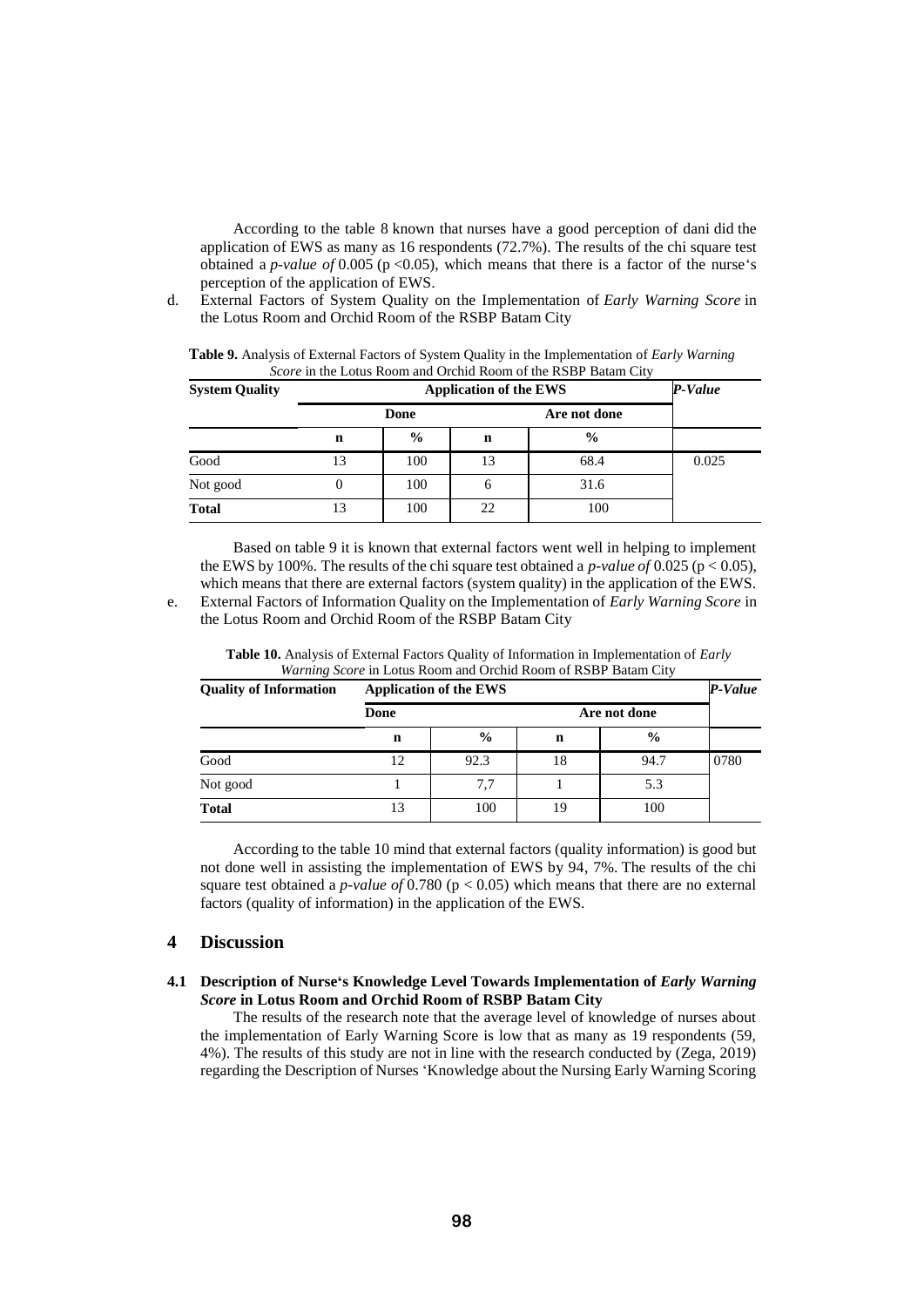System in the RIC Inpatient Room at the General Hospital of the Adam Malik Center in Medan, the results of research on the majority of nurses' knowledge are good as many as 24 people (96, 0%) and a minority of less than 1 person (4.0%), all respondents *comprehension* knowledge is in the good category with 25 people (100%) and there are not enough and insufficient categories. Of the 20 questions contained in the questionnaire on the level of nurses' knowledge about EWS in the lotus room and the orchid room of RSBP Batam, there were questions with the dominant answer value that the nurse filled was "no", namely the statement " I use EWSS in assessing the condition of emergency patients ", "I give a yellow label to a patient with an EWSS score of 3", "I give a red label to a patient who has respiratory and cardiac arrest ", "Patients with RR 18-20x / i, HR 101- 110x / i and response confusion. will be labeled yellow, SpO2 <93 ". Nurses' knowledge about EWS in this study is still at a low level. Q: What Knowledge of nurses greatly affects nurses in identifying score EWS. A study conducted by the theory of Galen et al. (2016) that when nurses misidentify the EWS score, it will cause the patient's condition to worsen. The EWS assessment aims to detect patient health problems (Saaab et al., 2017). The application of the EWS is also important for patients on the ward, but in reality, there are still many nurses who have not implemented it so that it has an impact on EWS documentation. A study conducted by Kyriacos et al. (2009) identified that one of the factors associated with patient mortality on the seventh day after surgery in six wards (55 postoperative patients) was due to one of the nurses documenting EWS. Researchers in this study assumes that most of the nurses' knowledge about EWS is still low. This condition is most likely caused by the lack of training received by nurses on how to implement and identify EWS scoring in the lotus room and orchid room of RSBP Batam City. Therefore, training is needed to increase the knowledge level of nurses so that nurses in the lotus room and the orchid room of RSBP Batam City can fill in the EWS observation sheet appropriately and can prevent worsening of the patient's condition.

This research is supported by Sartika's (2017) theoretical research regarding the level of knowledge of nurses regarding the application of EWS, that knowledge is the result of "knowing" and this occurs after a person senses a certain object. Knowledge is closely related to education, that with high education the person will have a wider pattern of knowledge. Reinforced by Christin's research (2015), it explains that the knowledge of nurses is also an important factor in shaping the readiness of nurses to face unexpected conditions, such as sudden cardiopulmonary arrest and requiring quick resuscitation.

#### **4.2 Overview of Nurses' Perceptions of the Implementation of Early Warning Score in the Lotus Room and Orchid Room of the Batam City Hospital Hospital**

The results of this study show that the average nurse's perception of the implementation of the Early Warning Score is good, namely 17 respondents (53, 1%). Based on the results of hypothesis testing using Chi-Square, a significant *p-value was* obtained *of* 0.005 (p <0.05), which means that there is a factor of nurses' perceptions of the implementation of EWS in the Lotus room and the RSBP Orchid room in 2020. The results of this study are in line with the research conducted by Athika Diah (2020) regarding nurses' perceptions of the implementation of the Early Warning Score (EWS) in Banyumas Hospital, 41.7% of the results of treatment had a good perception and at the stage of assessing the perception of nurses at a good level (67.6%). This research is supported by Gibson's (2016) theory saying that perception is a process in which a person; selecting, receiving, organizing, and interpreting information from the environment. Perception involves cognitive and emotional sense will object perceived and refers to the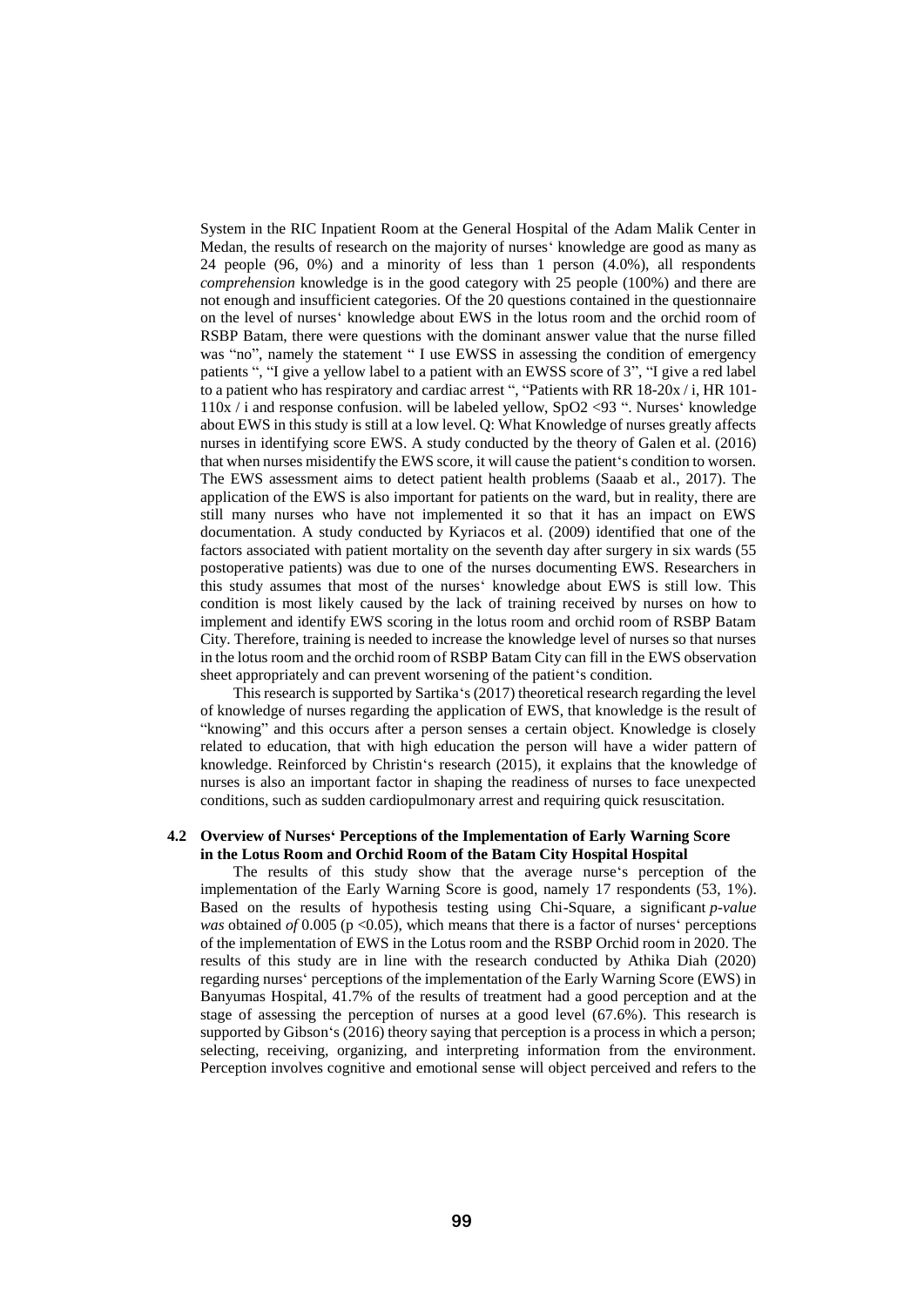sensory receptors respond to the stimulus. This statement is supported by Bennet's theory (Luanaigh, 2018) that perception is a cognitive process experienced by each person in understanding information about their environment through the senses, and each person can give a different meaning. This can be influenced by: (1) the level of knowledge and education of a person, (2) factors on the perceptions and/or the perpetrators of the perception, (3) the perceived object or target factor, and (4) the factors of the situation in which the perception is carried out. On the part of the perpetrator, perceptions are influenced by personal characteristics such as attitudes, motivations, interests or interests, experiences, and expectations. The nurse's perception is the nurse's views, feelings, interpretations, and understanding of what happens to the client. The assumption of researchers in this study, the perception of nurses in the implementation of EWS RSBP hospital in the city of Batam should be preceded by a training program created through discussions with nurses, doctors, and medical directors of the hospital. The program includes lectures and applications learned through direct clinical guidance from nurses, as well as training of doctors on the application of the EWS as a detecting tool for patient deterioration.

#### **4.3 Nursing Skills About Implementation of** *Early Warning Score* **in Lotus Room and Orchid Room, Batam City Hospital**

The results of this study note that nurses who have poor skills in implementing EWS are 11 respondents (84, 6%). The results of the chi-square test obtained a *p-value of* 0.003  $(p<0.05)$  which means that there is a factor of nurse skills towards the application of EWS. The results showed that most respondents were not skilled in filling out the Early Warning Score (EWS) sheet. These skills include temperature, pulse, respiration, oxygen saturation, blood pressure, and level of patient awareness. The skills of nurses in filling out the EWS sheet were found to record vital signs on the EWS sheet. This shows that the problem in terms of EWS filling skills is a process that is maintained by nurses to follow up changes in vital signs that occur in patients.

The results of this study are not in line with research conducted by (Jamal, Nurul Aini 2019) on Knowledge, Attitudes and Skills Nurses on *the Early Warning Score* (EWS) in Dr. H. Adam Malik skills of nurses on *Early Warning Score* (EWS) shows that of Of the 136 respondents studied, all nurses had good skills in detecting early deterioration of patients using the *Early Warning Score* (EWS), namely 136 people (100%). This is because the majority of respondents have good knowledge and attitudes.

This research is supported by Abidin's (2011) theory. Skills are the skills a person has in doing a job based on education, high expertise, and responsibility for the job. The skills or actions suggested by Notoadmodjo (2012) are movements or actions of the body after stimulation or adaptation from within or from outside the body of an environment. The response to the stimulus is obvious in the form of an action or practice that can be easily observed by others.

The researchers in this study assumed that the skills to fill out the EWS sheet were made by making decisions by nurses in activating the Code Blue team. This is in line with research conducted by Massey, Chaboyer & Aitken, (2014) which states that skills in early detection of changes in patient conditions affect nurses' decisions in working with the Code Blue team fan at RSBP Batam. Skills and competencies are created through the capacity of the nurse to integrate the knowledge of abilities and experience in decision making. Nursing skills and decision-making are always followed by experience or years of service in the hospital.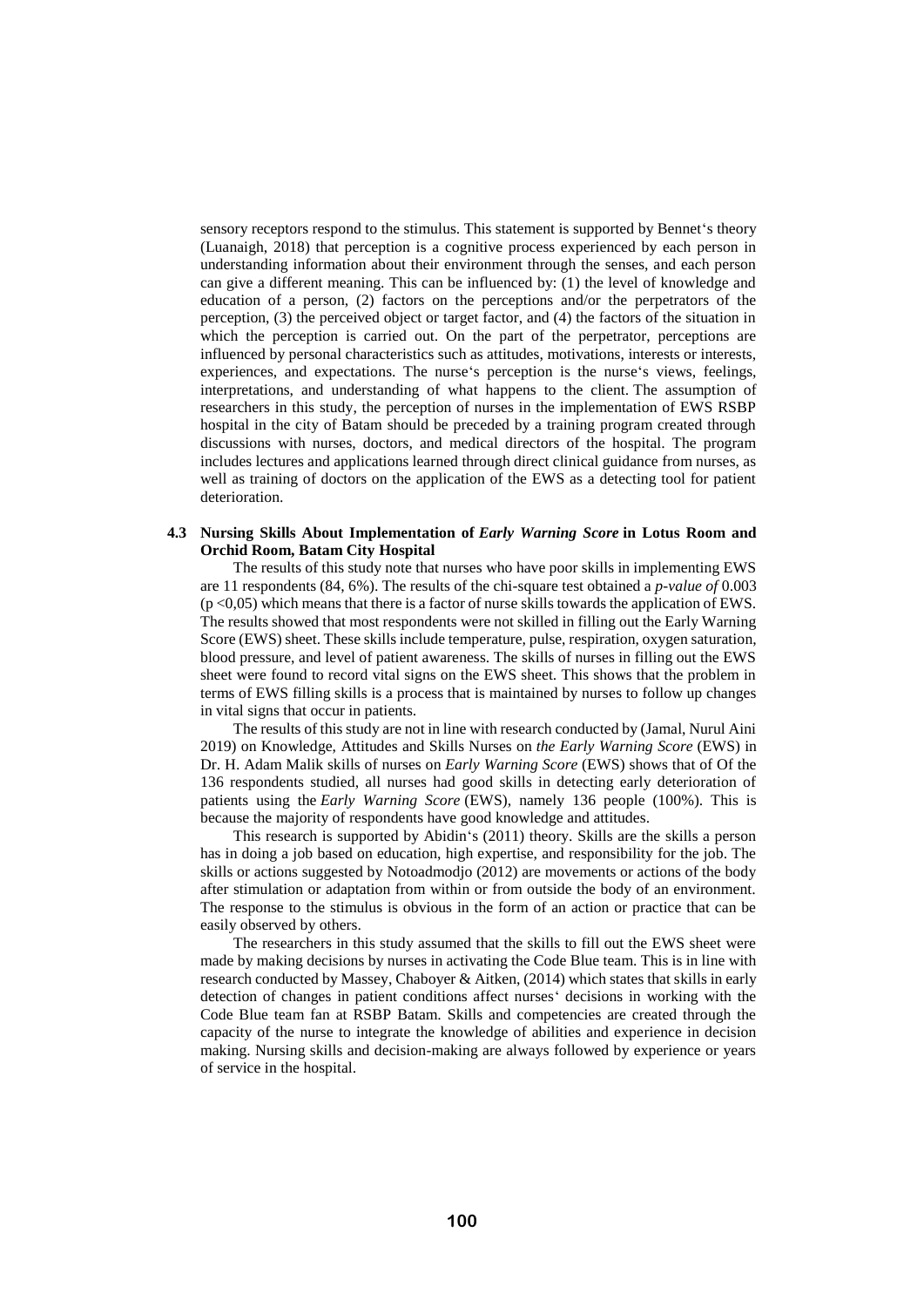#### **4.4 Description of External Factors of System Quality Against Implementation of** *Early Warning Score* **in Lotus Room and Orchid Room RSBP Batam City**

The results of this study show that external factors (system quality) work well in helping the implementation of EWS by 100%. Based on the results of hypothesis testing using Chi-Square, a significant *p-value of* 0.025 (p < 0.05) was obtained, which means that there is a system quality factor in the application of EWS in the Lotus room and the RSBP Orchid room in 2020.

This study is in line with Andika's research (2014) which states that system quality has a positive and meaningful relationship to system use so that system quality improvement and user training can increase system use. Research Soraya said that the better the quality of the system will be the higher the level of use of the system. Improving the quality of the system is a priority if you want to increase the intensity of system use. Past research Soraya (2014) found results that are in line that a quality system influences the use of the system. Soraya said that the hospital as an information system provider is expected to continue to improve the quality of the system to increase the use of the information system in the hospital.

This research is supported by the theory of Perwira (2017) regarding factor analysis related to the use of the Early Warning System inpatient clinical changes. Based on the results of observations, EWS work on patient clinical changes takes a long time, causing user perceptions about the quality of the system to be less good. In addition, the form and flow of the EWS in the clinical changes of the patient are felt to be too complex, difficult to study, and difficult to implement in the patient care process. The EWS form is not evenly distributed across all rooms. The old patient care habits in which PPA including DPJP monitor the clinical progress of the patient with a vital sign temperature chart form causes resistance to EWS in the patient's clinical changes.

This research is also strengthened by Andika's (2015) theory. System quality describes system performance and system views for users. A good quality system is easily accessible, easy to use and learn, efficient, and has complete features as needed.

The researchers in this study assumed that the quality of the EWS system on patient clinical changes was significantly related to the use of EWS in the lotus room and orchid room of the RSBP Batam city so that efforts to improve the quality of the system were needed so that it could be used more quickly and easily, and further training in system use was needed. for all care professionals, especially the nurse in charge.

# **4.5 Description of External Factors Quality of Information Against Implementation of** *Early Warning Score* **in Lotus Room and Orchid Room RSBP Batam City**

The results of this research note that external factors (quality information) are good but not done well in assisting the implementation of EWS by 94, 7%. Based on the results of hypothesis testing using Chi-Square, a significant *p-value was* obtained of 0.780  $(p < 0.05)$ , which means that there is no information quality factor in the application of EWS in the Lotus room and the RSBP Orchid room in 2020. This is in line with the research. Perwira and Erlirianto (2016) where the quality of information does not have a significant effect on interest in using the system, but the use of the system is mediated by user satisfaction factors on system use. Searching for quality information is not the main motivation for users to use a system. Motivation tends to be influenced by other factors such as the speed and ease of the system.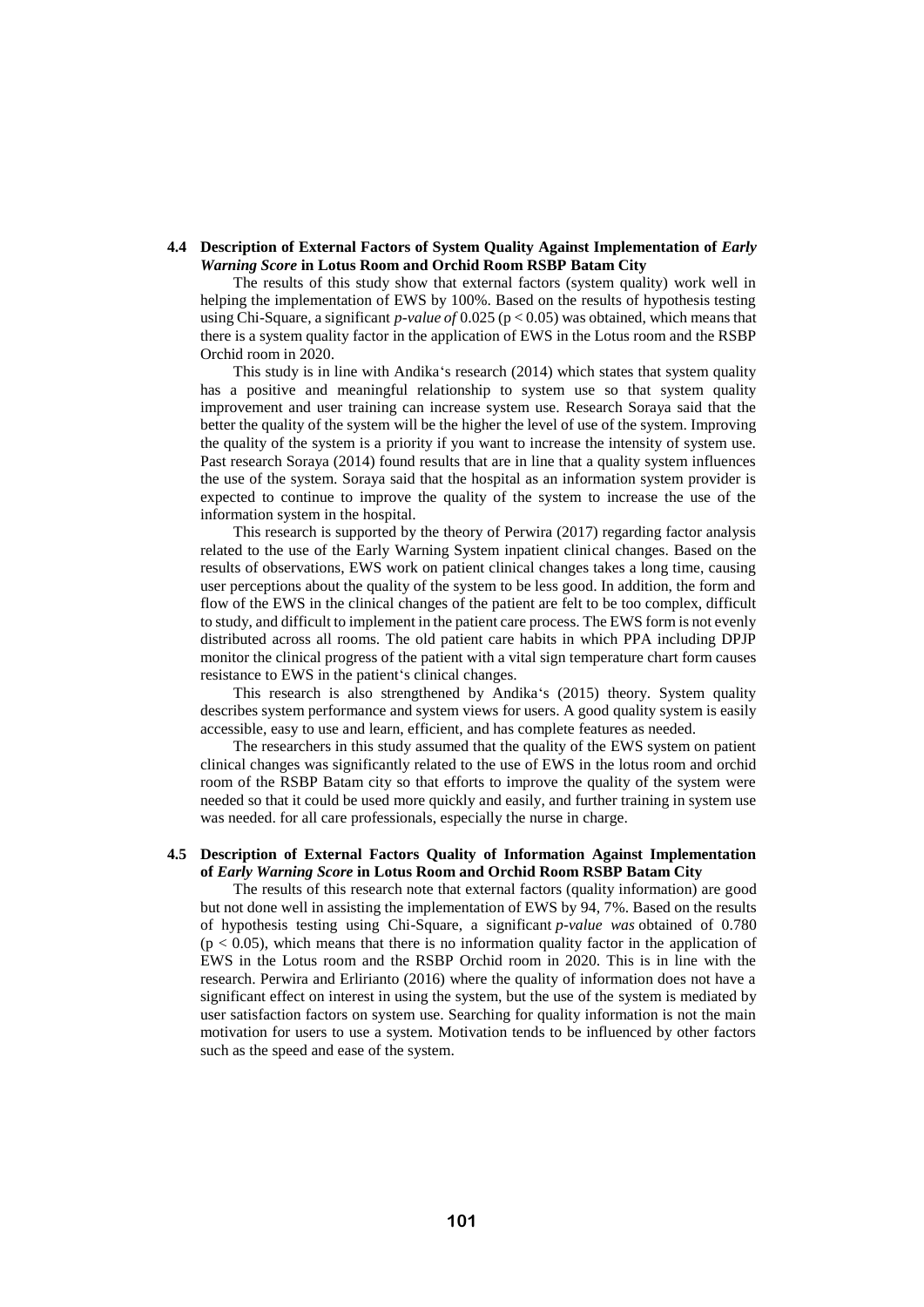This research is supported by Anjaryani's (2009) theory. The quality of information reflects the quality of the output of the information system, namely regarding the usefulness and reliability of data. The aspects of relevance and completeness of information are fundamental issues related to perceptions of the quality of information. Good quality information is important to avoid errors in the use of the system.

The assumption of researchers in this study, the quality of information does not have a significant effect on interest in using the system, but the use of the system is mediated by user satisfaction factors on system use. Searching for quality information is not the main motivation for users to use a system. Motivation tends to be influenced by other factors such as the speed and ease of the system.

# **5 Conclusion**

It can be seen that the average level of knowledge of nurses about the application of the Early Warning Score is still low, namely, 19 respondents (59.4%), the perception of nurses about the implementation of the Early Warning Score is good, namely, 17 respondents (53.1%), the skills of nurses on application The Early Warning Score was not good, namely, 17 respondents (53.1%), and the implementation of EWS in the quality of the system was running well (81.3%), and the quality of information (93.8%). The analysis of this research is the univariate analysis and bivariate analysis and data processing using the chi-square test ( $p < 0.05$ ). The results of the chi-square test analysis showed a value of  $p \le 0.025$ . This shows that there are factors of knowledge, perceptions of nurses, skills, and external factors of system quality. Thus, Ho is rejected and Ha is accepted, so it can be concluded that there are factors that influence the implementation of the EWS Early Warning Score in the lotus room and orchid room RSBP Batam City in 2020.

#### **References**

- [1] Agina, Son. 2019. " *NURSE'S KNOWLEDGE IN APPLYING THE EARLY WARNING SCORE SYSTEM (EWSS).* " *Nursing Health Scientific Journal* 15 (2): 64–73.
- [2] Andika, B and Muhimmah, I. Evaluation of Success Factors in the Implementation of Hospital Management Information Systems at PKU Muhammadiyah Sruweng Using the Hot-Fit Method. 2013, National Seminar on Medical Information, Vol. 4.
- [3] Athika Diah (2020) regarding nurses' perceptions of the implementation of the Early Warning Score (EWS) at Banyumas Hospital
- [4] As'ad, Industry Psychology. Yogyakarta: Liberty
- [5] Buist. 2015. " Monitoring Vital Signs Using the Early Warning Scoring System."
- [6] Damanik, E 2016 The influence of gender, learning motivation, and career guidance on student goals. Journal of Sanata Dharma University
- [7] Daphne. 2015. " National Early Warning Score." National clinical guideline No. 1, Ireland (ISSN 2009-6259).
- [8] DeLone, WH and McLean, ER The DeLone and McLean Model of Information Systems Success: A Ten Year Update. sl: Journal of Management Information Systems, vol. 19, pp. 9-30, 2003.
- [9] MOH RI (2009). Health Profile in 2008. Jakarta: Kemenkes RI
- [10] Dharma. 2015a. Nursing Research Methods.
- [11] Dharma, Kelana Kusuma. 2015b. "NURSING RESEARCH METHODOLOGY. ": 389.
- [12] Dhiah, Atika. 2020. " Nurses ' Perceptions of the Implementation of Early Warning Score (EWS) at Banyumas Regional Hospital." Journal of Nursing and Midwifery 11 (1): 120–25.
- [13] Dian Indriani Hidayat. 2020. "HIGEIA JOURNAL OF PUBLIC HEALTH Early Warning System on Patient's Clinical Changes to Service Quality" Early Warning System 4 (3): 506–19.